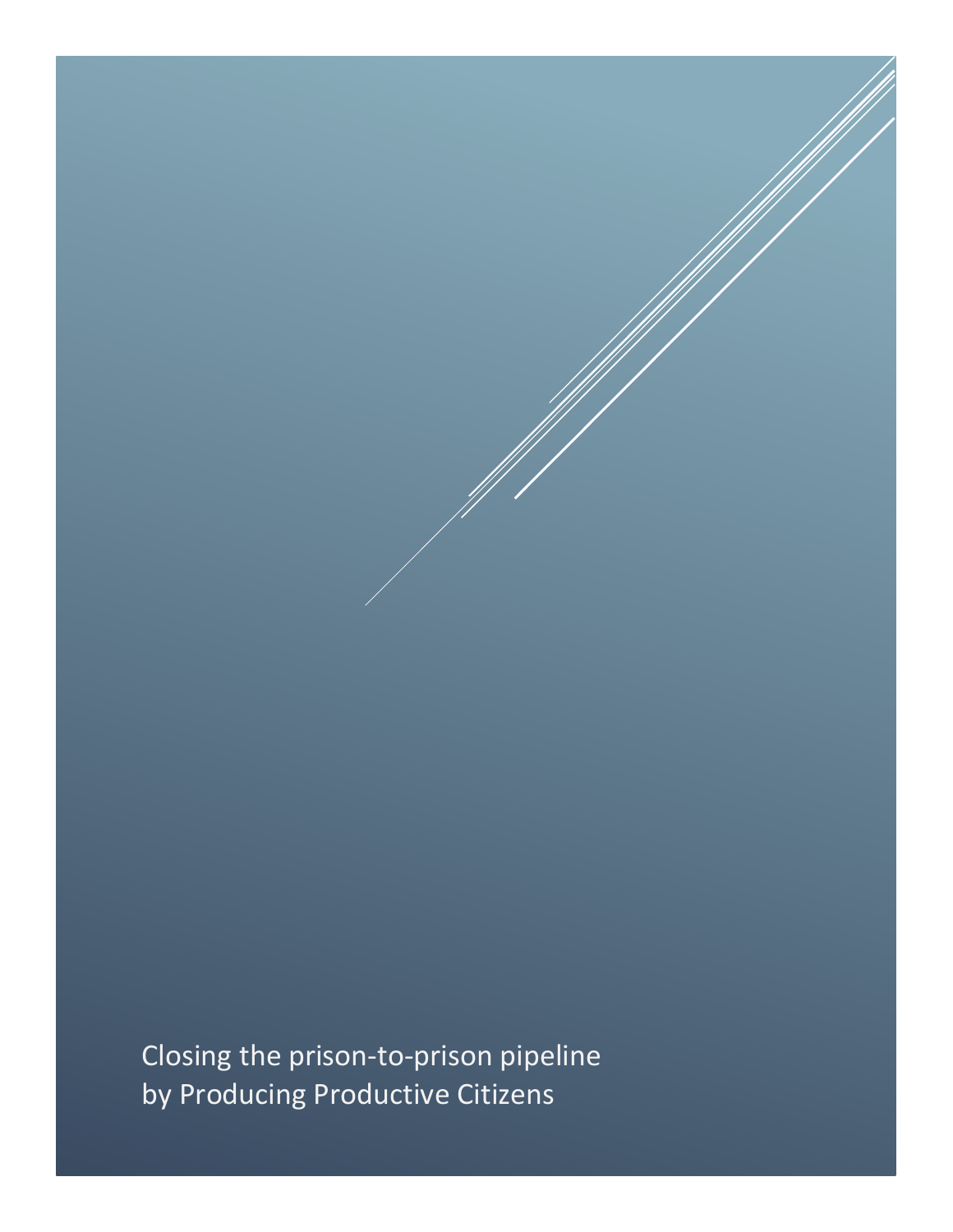### **Transitioning from Prison Inmate to Productive Citizen:**

### **An alternative to unsettling realities detailed in** *The New Jim Crow* **(Michelle Alexander, 2010}**

### **Jerome Taylor, PhD; Kaniqua Robinson, PhD; Richard Garland, MSW; Oronde Sharif, MSW; Huberta Jackson-Lowman, PhD; Gwendolyn Singleton, PhD; Melvin Steals, PhD; Curtis Thorpe, MA; Benita Brown, PhD; & Barry McCrary, EdD**

### Page | 1

### **Why should we care?**

- Blacks account for 13 percent of Allegheny County's population but 48 percent of the jail population.
- Black males are incarcerated at five times the national rate for White males.
- Black females are six times more likely to be incarcerated than White females.
- One in four Black students has a parent who is now or has been in prison.
- Children of incarcerated Black parents experience more academic, mental, and physical health problems.
- Nationally, 75 percent of inmates have drug or mental illness issues and 48 percent have both.
- Locally, Allegheny County spends 42 cents of every property tax dollar on the criminal justice system.

### **What will we do to make a difference (that existing reforms are not doing at the scale proposed)?**

#### *Cultural Healing:* **Implement policies and practices that help incarcerated juvenile or adult to:**

- 1. Identify, understand, and cope with four dimensions of racist stereotypes that currently unsettle Black lives.
- 2. Identify, understand, and cope with nine types of racial discrimination that currently unsettle Black lives.
- 3. Identify, understand, and cope with the historical origins and ongoing costs of racist stereotyping and racial discrimination.
- 4. Utilize music, choreography, videography, and stage productions to accelerate cultural healing of wounds inflicted by 400-plus years of historical and ongoing racial stereotyping and discrimination in America.

#### *Social Integration:* **Implement policies and practices that will accelerate the attainment of:**

- 5. *Literacy Skills:* Artificial intelligence platform that diagnoses, instructs, and confirms mastery of basic literacy skills essential in basic communications, employment settings, and career progression.
- 6. *Numeracy Skills:* Artificial intelligence platform that diagnoses, instructs, and confirms mastery of basic computational skills essential in employment settings and career progression. For those interested in writing code, artificial intelligence platforms may also be available for introducing and honing these skills. Also, we have successfully used an online STEM development program that possibly can be adapted for use by those expressing an interest in learning and practicing fundamentals of engineering robotics.
- 7. *Transformational Skills:* Entails mastery of four essential skills—**A**cknowledging, **S**pecifying, **E**mpowering, and **D**issemination [pronounced 'aced']—that we have found important in enabling the recovery and transformation of challenged neighborhoods and communities like those to which enrollees most likely will be returning.
- 8. *Pre-Apprenticeship Skills:* Training and certification in pre-apprenticeships for construction, culinary, floral, and other trades.
- *9. Post-Secondary Education:* Sponsored, *e.g.*, by Pell Grants now reenabled after 26 years by the federal government.
- *10. Productive Employment:* Based on local and state job and apprentice opportunities.



**Productive Citizens** are trained and certified in policies and practices that enable human flourishing in their lives and in challenged neighborhoods and communities they are likely to call home.

**What premises underly what we do? 1** our New 21st Century Appropriation for Justice and Following the Zulu saying—*If the future doesn't come to you* [Justice and Freedom as premised in our Declaration of Independence, 1776], *you have to go fetch it—*we equip Productive Citizens with substantial skills in fetchin'. Waiting for Justice and Freedom is a not unlike waiting for *Godot* who never shows up in Samuel Beckett's play. Fetchin's Freedom even in unjust and unfair places.

 $1$  Methods, instruments, procedures, design, analysis, and participant protection protocols will be specified along with instructional methodology which will include PowToon and Zoom technologies.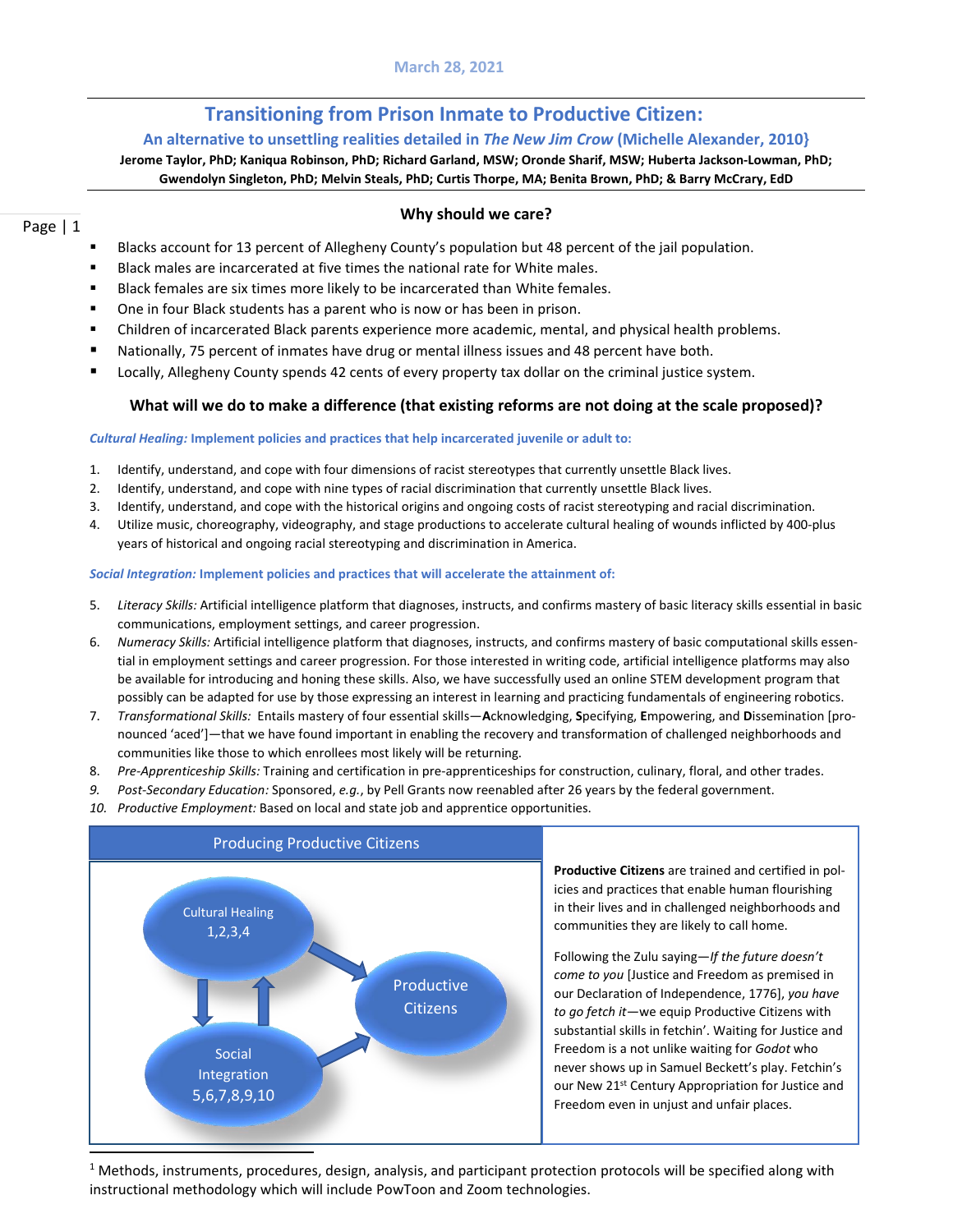Page | 2 UR THEORY OF POST-TRAUMATIC CULTURAL DISORDER (PTCD) evaluates historical and ongoing costs of more than 400 years of Black oppression in America. National studies, for example, document that about 80 percent of Whites and nearly 50 percent of Blacks from pre-school to old age have con-UR THEORY OF POST-TRAUMATIC CULTURAL DISORDER (PTCD) evaluates historical and ongoing costs of more than 400 years of Black oppression in America. National studies, for example, document that about 80 percent of Whites and they are *mentally defective* intellectually, emotionally, and morally and *physically gifted* athletically, sexually, and rhythmically. These percentages, applied to the 2018 Census of number of Blacks and Whites living in America, indicate that 7 of 10 Whites *and* Blacks encountered on a given day are likely consciously or unselfconsciously to harbor racist concepts about Blacks. Implications for prisoners and their keepers are immediate, but in this round, we focus more on inmates (*Prisoner Reform*) than their keepers (*Prison Reform*) which will be featured in a subsequent application. Given the national health crisis dramatically affecting jails as well as state and national prisons as well as juvenile attention centers, this may not be an apt moment for engaging prison systems as primary targets of intervention. Later perhaps but not now.

When Blacks internalize racists ideas about Blacks, we say that they are *culturally alienated, i.e., victimized by Post-Traumatic Cultural Disorder*. Culturally alienated Blacks in America, the Caribbean, and Africa report higher levels of dysphoric symptoms (depression, anxiety, stress, and hostility), addictive behaviors (alcohol for example), and immature coping strategies (avoidance for example). Moreover, published research reveals that culturally alienated Blacks nationally and internationally are at higher risks of cardiovascular disease, type 2 diabetes, and stress hormone overproduction. Of noteworthy implications to this application, culturally alienated Blacks report more abusive relationships within their families, commit more heinous Black-on-Black crimes within their neighborhoods and communities, and perform less well on standardized IQ tests (in no way a measure of their true ability).

Reductions in cultural alienation through *Cultural Healing Interventions 1-4* will entail inclusion of measures that estimate levels of internalized racism along with dysphoric symptoms, addictive behaviors, criminal infractions, and physical markers including body mass, insulin resistance, and neuropsychological indicators of allostatic load.

**Social Integration Interventions 5-10** prepare enrollees for successful re-entry into their communities of origin. Our aims are appropriately high—to equip enrollees with (a) *life skills* to enable their personal thriving and success and (b) *communal skills* to enable the recovery and transformation of neighborhoods they will call home. Normalizing (a) and (b) affirm the Zulu saying *If the future doesn't come to you* [Justice and Freedom] *you have to go fetch it;* honor the African proverb *I am because we are;* and mirror the allocentric principle *I am my brothers and sisters' keeper.* We will track the quality of implementation and outcomes.

**Producing Productive Citizens Modules 1-10** *are designed to liberate Black inmates as cultural heirs of 400 plus years of racial stereotyping and discrimination associated with social, personal, and health disparities of a devastatingly wide range. Our full aim is to equip inmates as agents of liberation for themselves* **(1-4)** *and for their communities* **(5-10)** *which together propel their transition from Prison Inmates to Productive Citizens—our complement of* remedies for 21st Century injustices so poignantly described in our nation's prisons by Michelle Alexander (2010)<sup>2</sup>

The next section provides a complementary examination of how identified policies and practices will be implemented, monitored, evaluated, and revised in a manner that will progressively improve our proficiency in *Producing Productive Citizens* over changing times and circumstances.

<sup>2</sup>Producing Productive Citizens is an example of what we now refer to as *analeptic interventions* which are expressly designed to overcome obvious and hidden costs of historical and ongoing oppression of any form—racism, classism, genderism, featurism, dialecticism, and so on [inspired by the Greek word *analeptkos* meaning to revive, repair, or restore].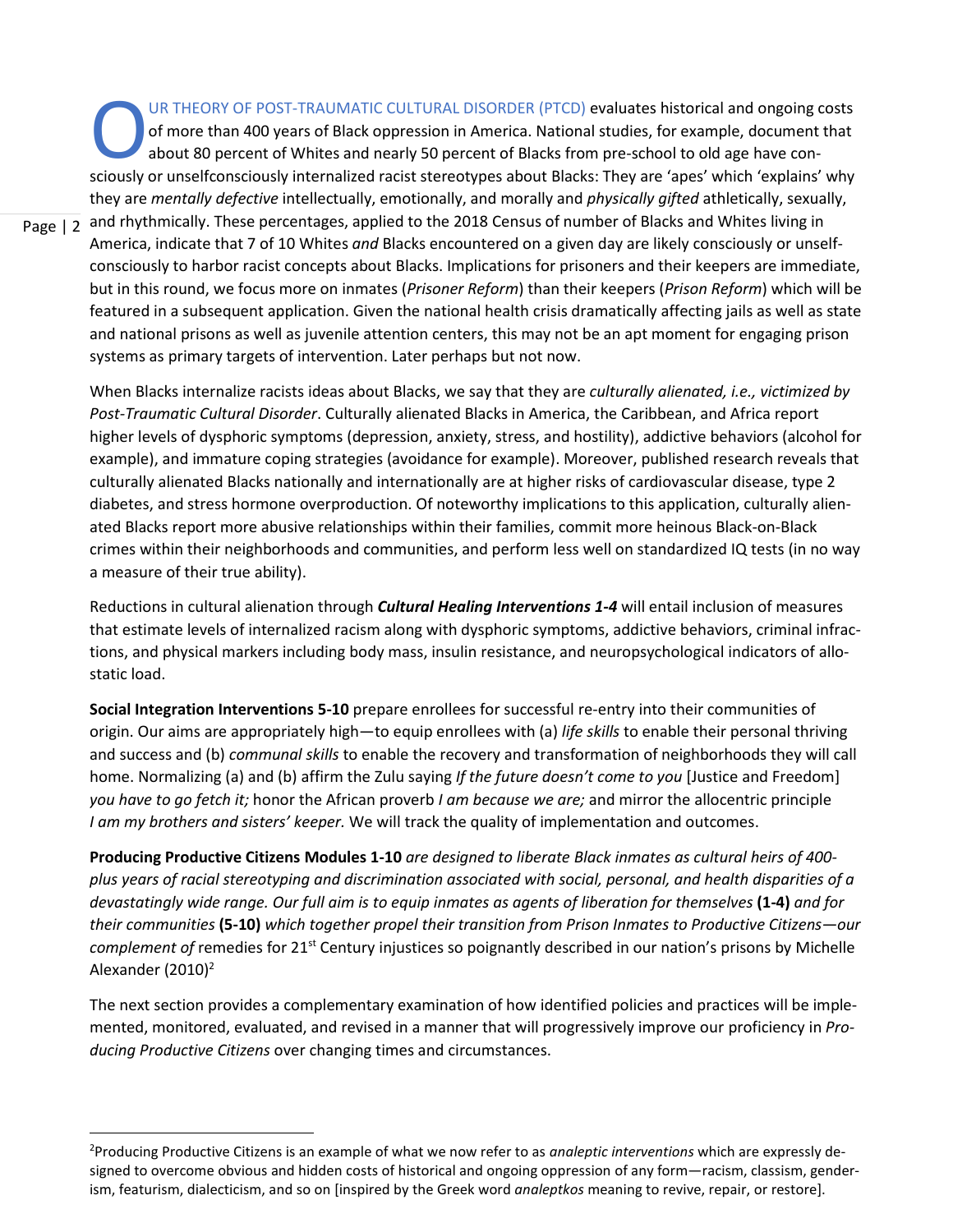

**in ways that will progressively achieve our commitment to** 

# *Producing Productive Citizens*

who are capable of transforming their lives and those of neighbors and communities in places they call home.

(a) Implement target policy and practice

(b) Monitor quality of implementation

**Jerome Taylor PhD, University of Pittsburgh Kaniqua Robinson PhD, University of Pittsburgh Richard Garland MSW, University of Pittsburgh Huberta Jackson Lowman PhD and Gwendolyn Singleton, PhD Florida Agricultural and Mechanical University Melvin Steals PhD, Aliquippa Pennsylvania Curtis Thorpe MA, Pittsburgh Pennsylvania Oronde Sharif, MSW, University of Pittsburgh Benita Brown, PhD, Virginia State University Barry McCrary, EdD, Western Illinois University**

(c) Evaluate effects of policy and practice

(d) Refine to improve quality of effects ongoingly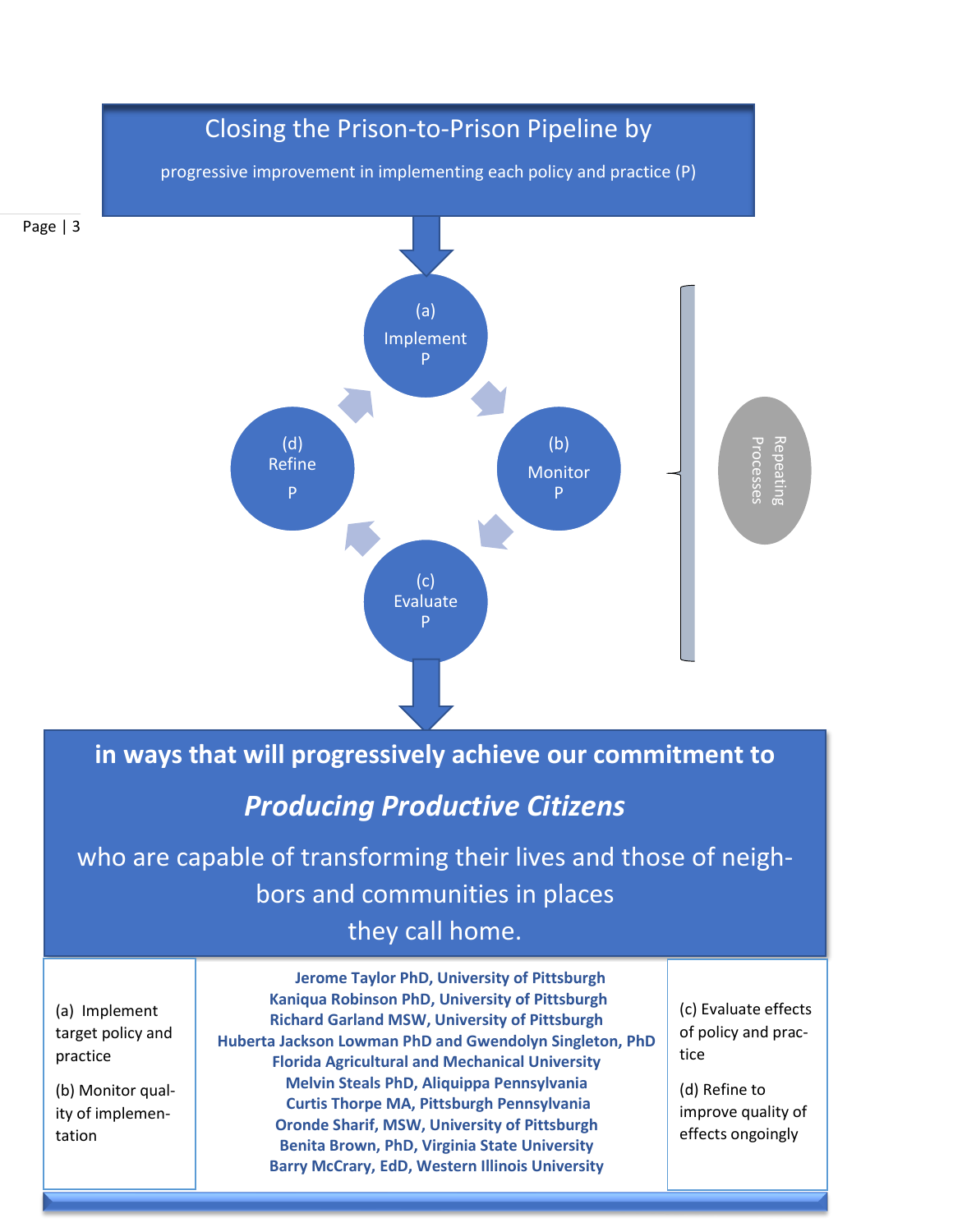## Costs for *Producing Productive Citizens: Ten Policies and Practices for Cultural Healing and Social Integration*

### Page | 4

### Cultural Healing Overview (*Click on all Hyperlinks in Blue for Details)* [Cultural Healing Overview Video](https://www.powtoon.com/c/bAM2nHXdg1C/1/m)

- 1. *Identify, understand, and cope with four dimensions of racist stereotypes that currently unsettle Black lives.* **[Attachment 1](https://1drv.ms/b/s!AozO-ULXd8UjnRhlFxzx4UFD5HhL?e=ZPQO7x)** AND [Dimensions of Racial Stereotypes Video:](https://www.powtoon.com/c/eWhuE4AAQW6/1/m) (\$500 per participant).
- 2. *Identify, understand and cope with nine types of* [Video of Nine Type of racial discriminations](https://www.powtoon.com/c/bPvUkVD80Hw/1/m) *racial discrimination that currently unsettle Black lives. n [Attachment 2](https://1drv.ms/b/s!AozO-ULXd8UjnRlxNOqTL3nZkijy?e=vJFrng) AND: (\$500 per participant). Video of Nine Type* [of racial discriminations](https://www.powtoon.com/c/bPvUkVD80Hw/1/m)
- 3. *Identify, understand, and cope with the historical origins and ongoing costs of racist stereotyping and racial discrimination.* **[Attachment 3](https://1drv.ms/b/s!AozO-ULXd8UjnRSKcGZnXRhkHJsM?e=VWOSIq) AND** [Video for cost of racial stereotyping:](https://www.powtoon.com/c/g9MHdJvUOUW/1/m) (\$500 per participant).
- 4. *Utilize music, videography, choreography, stage productions to accelerate cultural healing of wounds inflicted by 400-plus years of historical and ongoing racial stereotyping and discrimination in America* **[Attach](https://1drv.ms/b/s!AozO-ULXd8UjnRW_f_A5f4r7wZbq?e=rHcAE2)[ments 4a](https://1drv.ms/b/s!AozO-ULXd8UjnRW_f_A5f4r7wZbq?e=rHcAE2) and [4b](https://1drv.ms/b/s!AozO-ULXd8UjnRaz2Xp22_MB6G5J?e=FsrCq7)** are examples **AND [Cultural literacy Video](https://www.powtoon.com/c/cqZz0kqxb1E/1/m) AND** vide[o Choreography](https://www.powtoon.com/c/fQuRGhgVamA/1/m) Video. (\$500 per participant).

# Social Integration Overview: (*Click on all Hyperlinks in Blue for Details)*

### **Social [Integration](https://www.powtoon.com/c/bAUu8dbdtrX/1/m) Vide[o](https://www.powtoon.com/c/bAUu8dbdtrX/1/m)**

- 5. *Literacy Skills: Artificial intelligence platform that diagnoses, instructs, and confirms mastery of basic literacy skills essential in basic communications, employment settings, and career progression* [\(Lexia PowerUp](https://www.lexialearning.com/products/powerup)  [Literacy | Lexia Learning](https://www.lexialearning.com/products/powerup) which has the largest impact on student reading outcomes, measured by average effect size—the gold standard of randomized control trials that meets federal standards: (\$90.00 per participant).
- 6. *Numeracy Skills:* We have successfully used an online STEM development program that can be adapted for use by those expressing an interest in learning and practicing fundamentals of engineering: [ROBOTC](https://www.robotc.net/) (\$49 per participant).
- 7. *Transformational Skills: Entails mastery of four essential skills—Acknowledging, Specifying, Empowering, and Dissemination [pronounced 'aced']—that we have found important in enabling the recovery and transformation of challenged neighborhoods and communities like those to which enrollees most likely will be returning* **[Attachment 5](https://1drv.ms/b/s!AozO-ULXd8UjnRctif9BMKMDwWtQ?e=VsncSR)**: (Subcost--\$400 per participant).
- 8. *Pre-Apprenticeship Skills: Training and certification in pre-apprenticeships for construction, culinary, floral, and other trades*—(Subcost--\$3, 000 per participant for counselors managing all aspects of finding, placing, overseeing and supporting all aspects of application, training, and certification).
- 9. *Post-Secondary Education: Sponsored, e.g., by Pell Grants now reenabled after 26 years by the federal government* (Subcost). **S.1074 - [116th Congress \(2019-2020\): REAL Act of 2019 | Congress.gov | Library of](https://www.congress.gov/bill/116th-congress/senate-bill/1074)  [Congress](https://www.congress.gov/bill/116th-congress/senate-bill/1074)** (Subcost--\$100 per student for counselor overseeing this process).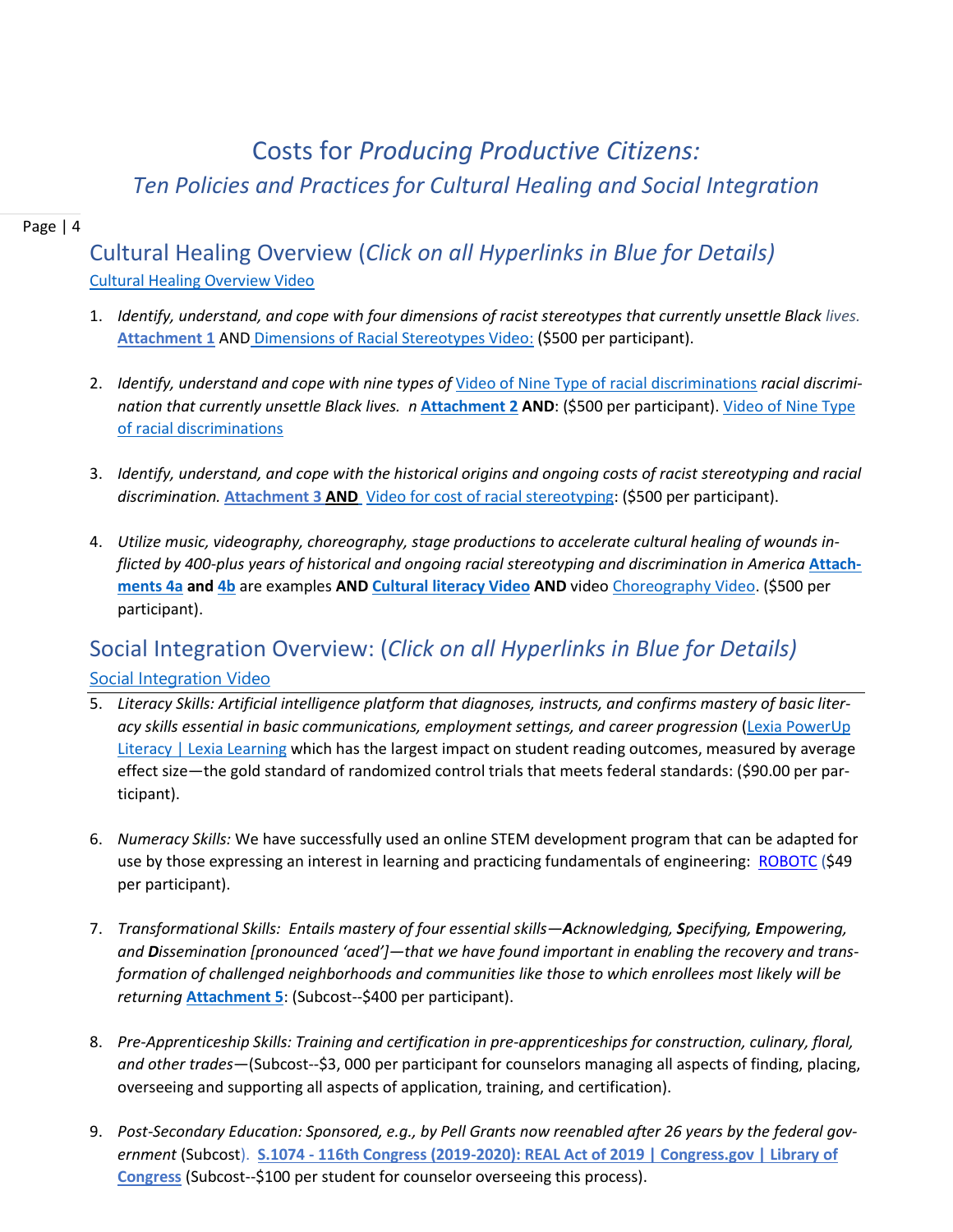10. *Productive Employment: Based on local and state job and apprentice opportunities*—Example: [Pennsylva](https://pennsylvania.everyjobforme.com/)[nia Job Listings | EveryJobForMe](https://pennsylvania.everyjobforme.com/)-(\$100 per student for counselor overseeing this process).

Page | 5 *Progressive Improvement Costs: Statistical consultant who will design the database, oversee data entry, and analyze each cycle of intervention with monthly feedback that will encourage and support progressive improvement in implementation quality over time and circumstance*.

*Final Editing Costs:* Adjusting Cultural Healing web-accessible training materials to accommodate the reading and comprehension levels of adolescent and adult enrollees.

### Budget (Cost Per Participant) 3

|           | <b>Cultural Healing</b>                    | 2,000 |
|-----------|--------------------------------------------|-------|
|           | Social Integration                         | 3,539 |
|           | Progressive Improvements                   | 110   |
| ٠         | <b>Final Editing</b>                       | 440   |
| $\bullet$ | Administrative Costs (30% of Direct Costs) | 1,824 |
|           | <b>Total Cost per Participant</b>          | 7,903 |

### YO1 Cost for 50 Enrollees (Next Page)

<sup>&</sup>lt;sup>3</sup> \$7,903 for the fulsome emancipation of each participant is remarkably less costly than 40 acres and a mule stipulated by Union General William Tecumseh Sherman on January 16, 1865. Under our model featuring 10 policies and practices, this total cost enables benefits for enrollees as well as to neighborhoods and communities they will call home. Inspired by the African prover—*as a spider taps its web, the whole web trembles* our trained and certified juveniles and adults are equipped to implement policies and practices that promote fulsome emancipation in their neighborhoods as well as in certificants themselves.